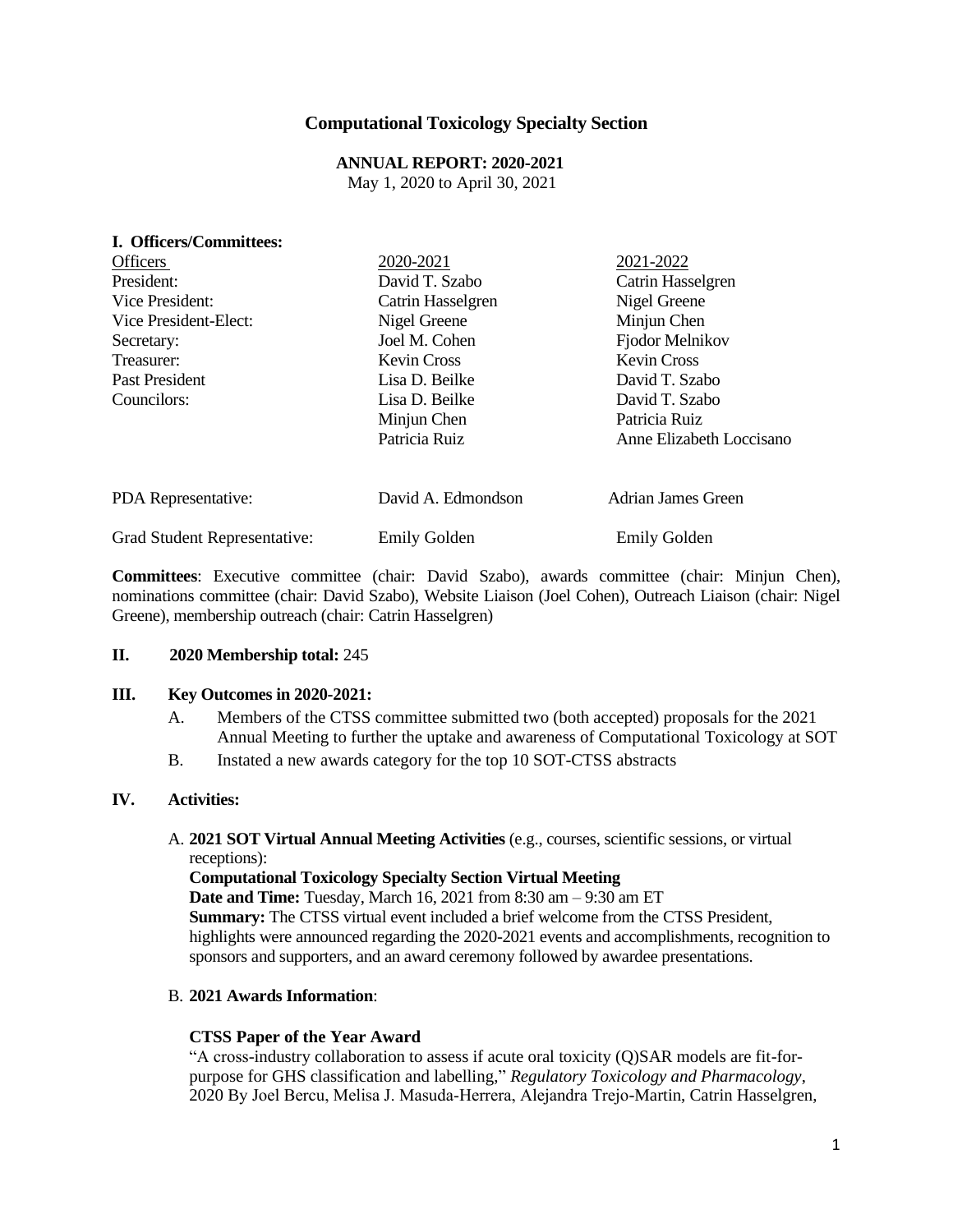Jean Lord, Jessica Graham, Matthew Schmitz, Lawrence Milchak, Colin Owens, Surya Hari Lal, Richard Marchese Robinson, Sarah Whalley, Phillip Bellion, Anna Vuorinen, Kamila Gromek, William A. Hawkins, Iris Van de Gevel, Kathleen Vriens, Raymond Kemper, Russell Naven, Pierre Ferrer, Glenn J. Myatt\*

**The Yves Alarie Diversity Award-** Shagun Krishna, PhD (National Toxicology Program/NIEHS)

**CTSS Student Award-** Alexander Blanchette (Texas A&M University)

**CTSS Postdoctoral Travel Award-** Kiara Fairman (the FDA's National Center for Toxicology Research)

**Best SOT-CTSS Abstract Awards -** David Filipovic (Michigan State University), Suguna Dev Sakkiah and Ting Li (the FDA's National Center for Toxicological Research)

**Top 10 SOT-CTSS abstract awards**- Farida Akhtari and Shagun Krishna (NIEHS), Cathy Lester (Procter & Gamble), Robert Pullen III (Sanofi), David Rouquie (Bayer SAS), Elizabeth Shipp (Corteva Agriscience), Leihong Wu (the FDA's National Center for Toxicological Research)

C. **Other Educational Activities Conducted** (e.g., webinars, in person meetings): **CTSS Award Winners: Government and Academic initiatives with AOPs, Endocrine Predictions, and Deep Neural Network**

**Date:** December 2, 2020 **Duration:**1 hour **Speaker 1 :** Sara Vliet, PhD, ORISE Postdoctoral Fellow, EPA **Speaker 2:** Mary Schleiff, Doctor of Philosophy Candidate, University of Arkansas for Medical Sciences **Speaker 3**: Dong Wang, Senior Statistician, FDA **Attendees:** 113

**Co-sponsored Webinar with CTPVSS – Advanced Tissue Imaging and AI Data Analysis: The Opportunities and Challenge for Application in Supporting Drug Discovery Date:** April 7, 2021 **Duration:** 1 hour **Speaker 1:** Richard Goodwin, PhD, Head of Imaging & AI Imaging & Data Analytics, Clinical Pharmacology & Safety Sciences, AstraZeneca R&D **Speaker 2:** Matthew Jacobsen, PhD, DipACVP, Director of Pathology Regulatory Safety Centre of Excellence, clinical Pharmacology & Safety Sciences, AstraZeneca R&D **Attendees:** 112

### **Co-sponsored Webinar with IVAMSS - State of the Science: QSAR Modeling of Skin Sensitization Date:** March 19, 2021 **Duration:** 75 minutes **Speaker 1:** Vinicius Alves, PhD, Researcher Assistant Professor, Division of Chemical Biology and Medicinal Chemistry, University of North Carolina at Chapel Hill **Speaker 2:** Emily Golden, MS Graduate Student, Center for Alternatives to Animal Testing, Johns Hopkins University **Speaker 3:** Glenn Myatt, PhD, CEO, Leadscope, Inc. **Attendees:** 361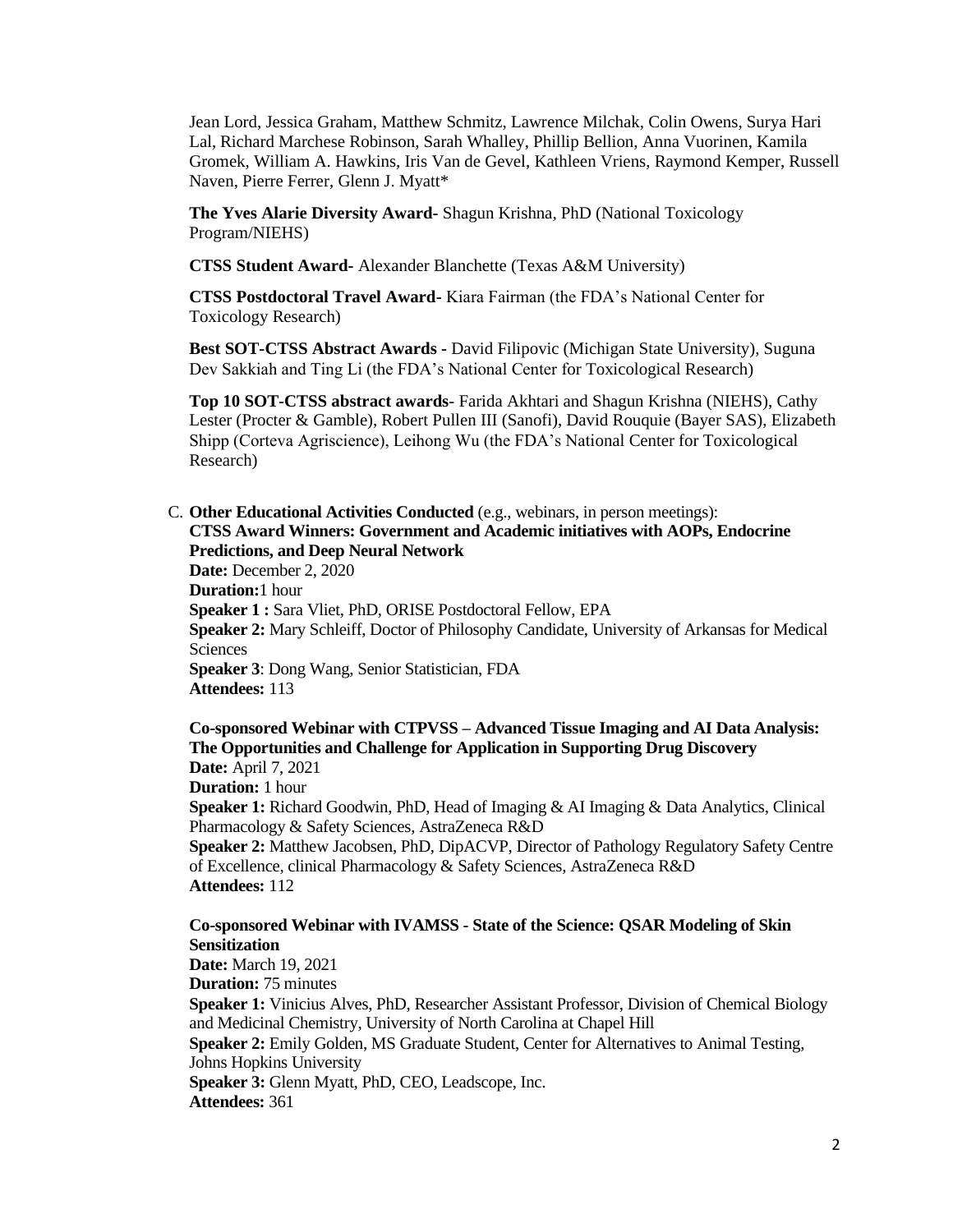**Co-sponsored Webinar with MDCPSS - Practical Application of Computational Models to Predict Release Kinetics and Toxicity of Compounds Released from Medical Devices Date:** June 2, 2021 **Duration:** 1.5 hours **Speaker 1:** Rob Brown, Risk Science Consortium, LLC **Speaker 2:** David Saylor, US Food and Drug Administration **Attendees:** 189

**CTSS Webinar - Application of** *in vitro* **and** *in silico* **data in predictive modeling of human organ toxicity Date:** June 23, 2021 **Duration:** 1 hour **Speaker:** Ruili Huang, PhD, National Center for Advancing Translational Sciences, NIH **Attendees:** 162

#### D. **Communication Activities**:

- 1. Newsletter publication frequency: Winter 2020
- 2. New or Significant Announcements/blogs:
- 3. Highlight of Website enhancements: The CTSS website has been maintained and updated as needed.
- 4. CTSS member participation on the SOT Specialty Section Collaboration and Communication Group (SS-CCG)

#### E. **Mentoring activities**: N/A

#### **V. Feedback and Ideas:**

- A. **In what ways is your group fostering and maintaining an inclusive environment?** *CTSS requests for volunteers from our membership to participate on our many committees. This opportunity is open to all members.*
- B. **How might SOT better support your group's activities (perhaps something the Society should be doing that we currently do not do, or do not do effectively, that would be of importance/benefit to the members of your component group?): Note: If funding is listed, please provide detail on the membership need that the funding would support.** *N/A*
- C. **What is one thing that the Society is currently doing that impacts your component group that should be changed (e.g., stopped, modified, etc.)?**

*Mentoring sessions for students and postdocs are a universal goal for all Specialty Sections and request the Specialty Section Collaboration and Communication (SS-CCG) coordinate best practices for different session types. Further, recommend they work with SOT to establish a Specialty Section wide event at SOT Annual Meeting.*